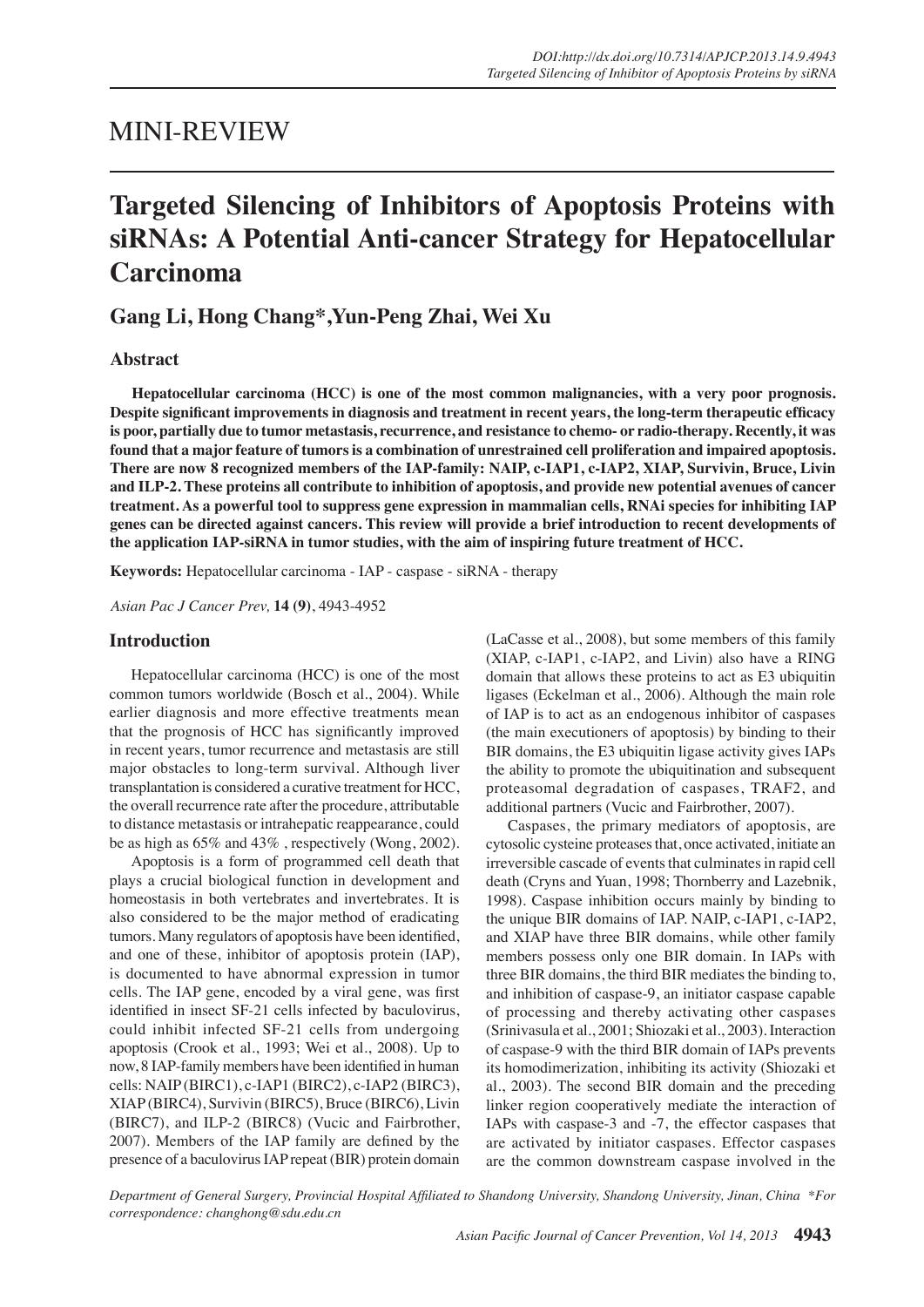activation of apoptotic pathways, and upon activation they proteolytically cleave the cellular substrates with which they interact. The binding of IAPs to caspases prevents the interaction between caspases and their cellular substrates, and thus inhibits the proteolytic degradation of the cell that marks the final execution stage of apoptosis (Chai et al., 2001; Huang et al., 2001).

One of the most efficient ways to inhibit specific genes is by RNA interference (RNAi) technology, coined the "Science Breakthrough of the Year" for 2002 by the Journal of Science (Couzin, 2002). RNAi refers to a group of related gene-silencing mechanisms, in which the terminal effector molecule is a short antisense RNA  $(Izquierdo, 2005)$ . It is already a valuable, and widely used, research tool for helping to understand genetic abnormalities and the molecular mechanisms of disease by silencing targeted genes, especially in cancer research (Chang, 2007). RNAi is a post-transcriptional genesilencing tool that works by cleaving specific sequences of mRNA to which the designed dsRNA is complementary. These dsRNAs are processed and cut by the enzyme Dicer, a member of the RNase  $\beta$  family of ribonucleases (Bernstein et al.,  $2001$ ), into  $21$ -to- $23$ -nucleotide short interfering RNAs (siRNAs). The siRNAs are bound to an RNA-induced silencing complex (RISC), through which the double-stranded siRNA is unwound (Chang, 2007). Meanwhile RISC, to which the antisense strand remains incorporated, guides the complex to cleave and degrade the perfectly complementary target mRNA (Karagiannis and El-Osta, 2005; Shankar et al., 2005).

Hepatocellular Carcinoma (HCC) is a major health problem, being the sixth most common cancer worldwide (Llovet and Bruix, 2008). The survival rate of patients is low, due in part to aberrant tumor metastasis, recurrence, and resistance to chemo- and radiotherapy. The combination of unrestrained cell proliferation and impaired apoptosis plays a major role in the progression of tumorigenesis. Along with the identification of the IAP family rendering tumor cells resistant to apoptosis in HCC (Augello et al., 2009; Hung et al., 2012; Liu et al., 2013; Wei et al.,  $2013$ ) and the development of siRNA-producing expression vectors, stable RNAi usage is now considered a powerful tool for silencing IAP genes in HCC research. The following section will review the recent development of novel IAP-siRNA tools (particularly XIAP, Survivin, and Livin) in tumor studies, and the promising future of siRNA as a therapy for hepatocellular carcinoma.

## **Targeted silencing of XIAP by siRNA**

**4944** Asian Pacific Journal of Cancer Prevention, Vol 14, 2013 Of all IAPs, XIAP (also known as ILP-1, MIHA or BIRC4 (Vucic and Fairbrother, 2007)) is the most potent inhibitor of caspases. XIAP can directly interact with the initiator caspase, caspase-9, through its BIR2 and BIR3 domains, suppressing its activation and hence the activation downstream effector caspases, (Mansouri et al., 2003)caspase-3 and-7 (Shi, 2002). Structure-function analysis of XIAP showed that it uses the second BIR domain, together with the immediately preceding linker region, to bind to and inhibit caspase-3 and -7, and its third BIR domain to specifically inhibit caspase-9 (Salvesen

and Duckett, 2002). Since the effector caspases are the executors of apoptosis, XIAP can potently block these apoptotic pathways.

Increased XIAP expression has been reported in variety of human tumors, including HCC (Shiraki et al., 2003; Notarbartolo et al., 2004; Shi et al., 2008; Fabregat, 2009; Che et al., 2012), esophageal carcinoma (Zhang et al., 2007), clear cell renal carcinoma (Ramp et al., 2004; Bilim et al., 2008; Kempkensteffen et al., 2009), ovarian carcinoma (Mansouri et al., 2003; Ma et al., 2009), and lymphoma (Akyurek et al., 2006; Cillessen et al., 2008). Shiraki K et al. reported that 14 out of 20  $(70\%)$  HCC tissues demonstrated moderate or strong cytoplasmic staining for XIAP by immunohistochemistry (Shiraki et al., 2003). In addition, the median survival time for patients with high XIAP expression is short compared with patients with low or zero XIAP expression. Ramp et al. also reported that XIAP expression was found in 137 of 145 (95%) clear-cell renal cell carcinomas cases (RCCs), assessed by immunohistochemistry and western-blotting. In the same patient population, multivariate stepwise Cox regression analysis showed that, in addition to tumor staging (*p*=0.00005) and grading (*p*=0.00004), XIAP expression  $(p=0.018)$  is an independent prognostic factor indicating a poor prognosis in clear-cell RCC (Ramp et al., 2004).

Furthermore, Shi et al. established an HCC cell line, HCCLM3, stably expressing an siRNA construct against XIAP, in which more than  $80\%$  of XIAP was inhibited by 120 hours. These XIAP-knock-down HCCLM3 cells, or cells with high XIAP expression as a negative control, were injected into the flank of nude mice. Necropsy on the 42nd day indicated that the average tumor volume at the injection sites was not statistically different between the control and XIAP-knock-down group  $(0.69\pm0.15$ cm<sup>3</sup> versus  $0.66 \pm 0.26$  cm<sup>3</sup>,  $p = 0.865$ , one-way analysis of variance). Although pulmonary metastasis could be detected in both groups at a  $100\%$  rate  $(5/5)$  in each group), confirmed by histological examination, analysis of the number of metastatic foci revealed a significantly reduced ability of HCCLM3 cells to establish individual metastatic foci (approximately a  $40\%$  reduction). These observations therefore suggest that altered expression of XIAP did not significantly affect the growth of tumor cells at the primary site, but instead affected the prevalence of metastasis, as revealed by reduced metastatic foci in the lung (Shi et al., 2008). Over-expression of XIAP was also associated with resistance to apoptosis, an enhanced invasiveness in vitro, which could contribute to increased metastatic foci in vivo and a subsequently reduced survival time. XIAP expression could therefore be an independent prognostic factor, and novel therapeutic target for the genetic treatment of HCC patients.

Prospectively, the discovery of siRNA brings a new hope for HCC therapy. Chen et al. revealed that the cell line HepG2 exhibits increased sensitivity to spontaneous apoptosis or anti-tumor agent-stimulated apoptosis when XIAP was silenced by siRNA. After successful transfection, XIAP expression was down regulated at both the mRNA and protein levels. They found that the non-silenced control group showed significantly elevated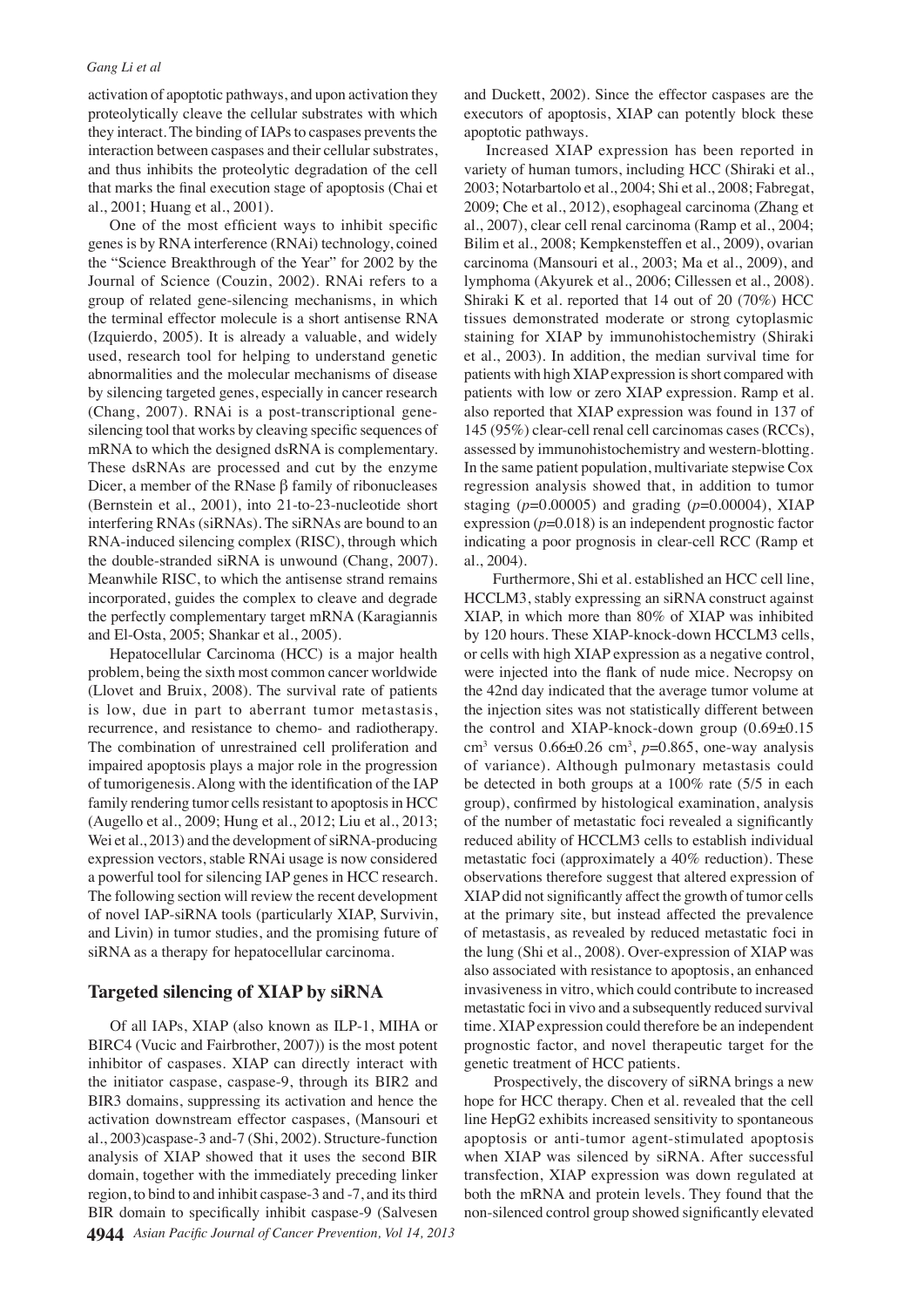apoptosis rates at 24 and 48 hours compared with the XIAP-siRNA transfected group. They also observed different apoptosis rates after treatment with Methotrexate  $(MTX)$ . Flow cytometry analysis confirmed these observations: after adding 5 or 10 mg/ml MTX to cells for 24 hours, the level of apoptosis in cells transfected with XIAP-siRNA was  $26.7\%$  and  $32.2\%$ , respectively, compared with levels of 4.6% and 17.5% in the nonsilenced control group. Forty-eight hours after adding MTX, the corresponding levels of apoptosis were  $38.4\%$ and 44.6% compared with levels in the control group of 6.3% and 21.1%, respectively ( $p$ < 0.05). This demonstrates that siRNA can specially and efficiently knockdown XIAP resulting in enhanced apoptosis, sensitizing HCC cells to chemotherapy (Chen et al., 2006). Similar results were also found in human pancreatic carcinoma (Shrikhande et al., 2006; Giagkousiklidis et al., 2007; Ruckert et al., 2010; Buneker et al., 2012), glioma (Hatano et al., 2004), breast cancer (Lima et al., 2004; Wang et al., 2012), ovarian carcinoma (Ma et al., 2009), melanoma (Hiscutt et al., 2010) and renal cell cancer (Bilim et al., 2008). XIAP can therefore be molecularly targeted by siRNA, which may ultimately result in a novel cancer therapy. However not all clinical samples from HCC patients are XIAP-positive (Shi et al.,  $2008$ ), so it may not be an effective therapeutic tool for all cases of HCC.

## **Targeted silencing of Survivin by siRNA**

Survivin (TIAP or BIRC5 (Vucic and Fairbrother, 2007)) is the smallest human IAP protein, consisting of a single BIR domain, and a COOH-terminal  $\alpha$ -helical coiled-coil domain. It is found associated with polymerized microtubules through its coiled-coil domain. Survivin has four variants (Survivin-∆Exon3, Survivin-2B, Survivin- $2\alpha$  and Survivin-3B) that are formed by alternative splicing of Survivin pre-mRNA, and each isoform has diverse cellular localization.

Over-expression of survivin has been detected in numerous human tumors, including colorectal cancer (Sprenger et al., 2011; Ge et al., 2013), oral squamous cell carcinoma (Li et al., 2012), leukemia (Yahya et al., 2012; Yang et al., 2013), and HCC (Augello et al., 2009; Liu et al., 2013; Wei et al., 2013). Claudia et al. found that Survivin mRNAs were significantly overexpressed in hepatocellular carcinoma tissue compared with nonneoplastic tissue (FC =  $6.86$ ,  $p < 0.001$ ). They also revealed that an elevated Survivin mRNA level has a significant correlation with high tumor stage (pT3 and pT4, *p*=0.03), high tumor grade (III and IV,  $p = 0.01$ ), and vascular invasion ( $p=0.001$ ). Although Survivin over-expression showed no correlation with overall disease outcome, there was a trend for decreased survival in patients with high survivin expression ( $p=0.09$ ). Interestingly, they found that Survivin immunoreactivity was elevated in the cytoplasm of cirrhotic liver cells, while HCC cells generally showed weak cytoplasmic staining, and nuclear Survivin staining was found only in five HCC samples  $(12.5\%)$ . Although samples of HCC with high levels of Survivin were correlated with a shorter overall survival, Survivin immunoreactivity was not associated

 *DOI:http://dx.doi.org/10.7314/APJCP.2013.14.9.4943 Targeted Silencing of Inhibitor of Apoptosis Proteins by siRNA* with clinical pathological type and survival time, since this trend did not reach statistical significance  $(p= 0.39)$ (Augello et al., 2009).

This discrepancy may be explained by the diverse variants (Li, 2005), their localization, and the multifunctional role of Survivin, which is an apoptosis-related and cell cycle protein (Altieri, 2003). There is growing evidence to suggest an additional role of Survivin in noncancerous tissues. Takashima et al. reported that levels of Survivin mRNA increased during the progression of chronic liver injury, suggesting that Survivin might be an important factor for the survival of hepatocytes (Takashima et al., 2005). In addition, Mengjie et al reported that Survivin is unmethylated in cancer, but selectively methylated in normal tissues. This suggests that the targeting of Survivin for cancer treatment showed no obvious toxicity to normal tissues and cells (Bhattacharyya and Lemoine, 2006).

Survivin, similar to other IAPs, is also involved in the resistance of tumor cells to anti-cancer agents including chemotherapy drugs, and ionizing radiation (Zaffaroni et al., 2005; Capalbo et al., 2007). Capalbo et al. reviewed the role of Survivin for radio- or chemotherapy, and found the value of Survivin as a predictive marker for the treatment response to radiotherapy or chemotherapy is not reliable, even though they saw a trend towards high expression of Survivin correlating with an enhanced resistance to radioor chemotherapy (Capalbo et al., 2007). In contrast, the silencing of Survivin by siRNA can increase apoptosis and sensitize tumor cells to chemo- and radiotherapy (Fuessel et al., 2006; Wu et al., 2007; Yang et al., 2008; Liu et al., 2009b; Song et al., 2009; Zhang et al., 2010; Liu et al., 2013). Wu et al. reported that the expression of Survivin in HepG2 cells is significantly reduced after transfection with Survivin siRNA groups (especially in 200 nmol/L siRNA transfection group) compared with control groups, as assessed by western blotting. The apoptotic index of HepG2 cells transfected with Survivin siRNA was significantly increased (most significantly in the 200 nmol/L siRNA groups), analyzed by flow cytometry. Reduced expression of Survivin could also up regulate the activity of caspase- $3(53.4\pm1.31)$  in control groups, versus  $89.3 \pm 2.87$  in 200 nmol/L siRNA groups), and sensitize HCC cells to Cis-Diaminedichloroplatinum (DDP) (Wu et al., 2007). Song et al. reported that the silencing of Survivin in the HCC cell line SMMC-7721/ADM by siRNA led to reduced expression of the lung resistance related protein (LRP), a protein linked to chemo-resistance in HCC, and reversed resistance to chemotherapy in hepatocellular carcinoma. They injected SMMC-7721/ ADM cells into nude mice to establish xenograft tumors, and then treated with Survivin-specific siRNA combined with low-dose adriamycin (ADM). Tumor growth was significantly inhibited, and no obvious signs of toxicity were observed. Specifically, the food intake, reaction to environmental stimuli, circulating white blood cell count, and transaminase levels were all comparable between the siRNA-treated and control mice. In contrast, the group treated with high-dose ADM displayed obvious systemic toxicity, myelosuppression, and liver damage (Song et al., 2009). These data not only reveal that depletion of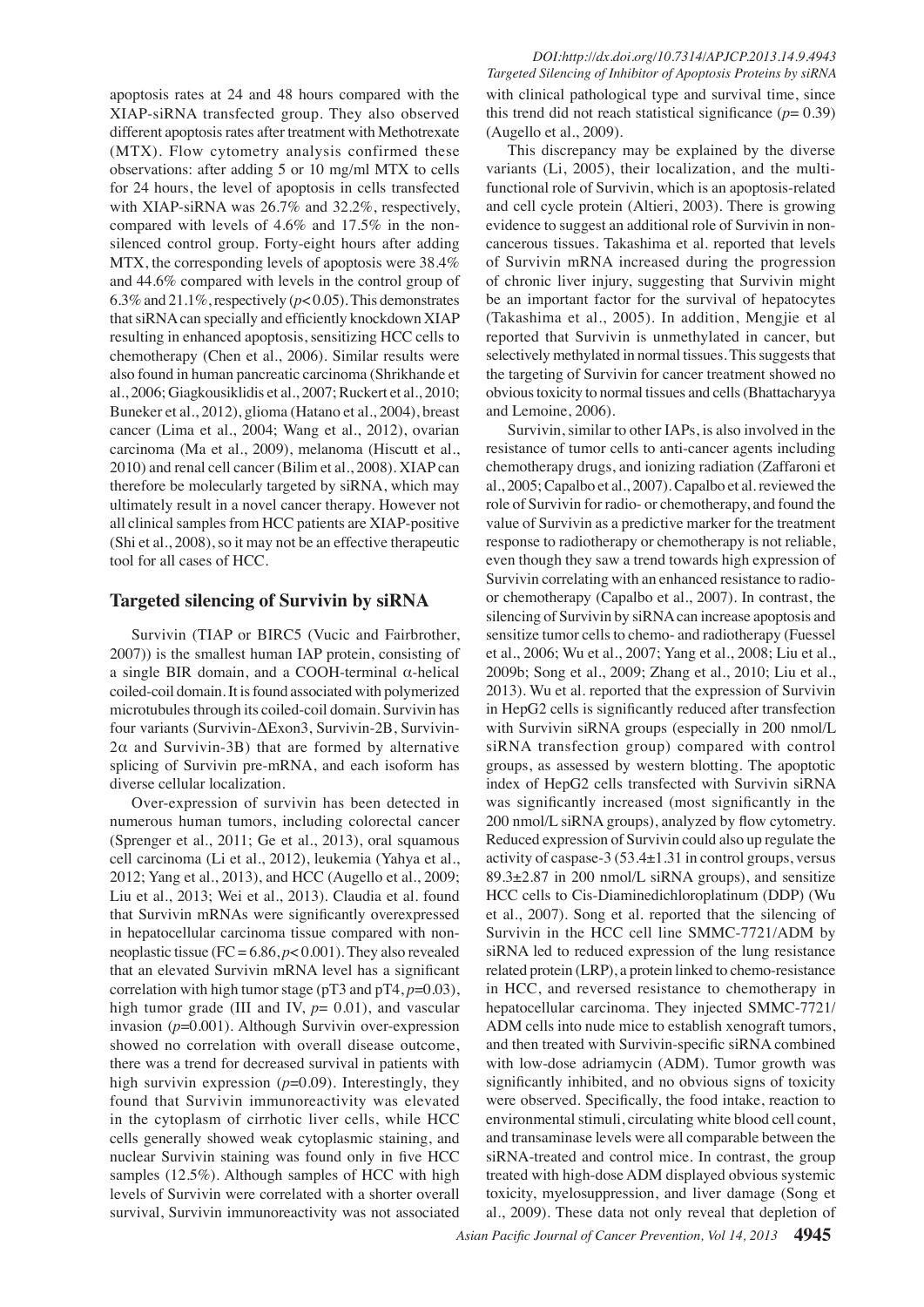Survivin by siRNA could increase the sensitivity of tumor cells to chemotherapy in vivo, but also allays concerns that Survivin-siRNA is toxic to normal human tissues or cells expressing Survivin.

## **Targeted silencing of Livin by siRNA**

Livin, also known as ML-IAP, KIAP, or BIRC7 (Liu et al., 2007), contains a single BIR domain, and a C-terminal RING finger domain. Two splice variants (Livin- $\alpha$  and Livin- $\beta$ ) have been identified, caused by alternative splicing of Livin mRNA. Livin- $\alpha$  has an additional 18 amino acids between the BIR and RING domains than the Livin- $\beta$ , allowing the formation of a linker  $\alpha$ -helix.

However, the mechanism of action for the antiapoptotic effects of Livin remains controversial. Most IAPs function by inhibiting the activity of caspases through direct interactions via their BIR domains. In support of this mechanism of action, Vucic et al. reported that Livin inhibited caspase-9 directly through binding to its BIR domain (Vucic et al., 2000; Vucic et al., 2002). Although Livin has a RING domain, allowing it to act as E3 ubiquitin ligase, the importance of the RING domain for the anti-apoptotic actions of Livin is unclear (Liu et al., 2007). Kasof et al. reported that the C-terminal RING domain of Livin might mediate its subcellular localization (Kasof and Gomes, 2001). However, subsequent work carried out in the Vucic laboratory found that the inhibitory effect of Livin on caspase-3 and caspase-9 is much weaker than that of XIAP (Vucic et al., 2005). This left an open question of how Livin inhibits apoptosis. Its mechanism of action was revealed after the identification of SMAC/ DIABLO, a mitochondrial protein that can specially bind to BIR domains and block the anti-apoptotic effects of IAPs (Chai et al., 2000; Liu et al., 2000; Wu et al., 2000). Studies revealed that there is a very high-affinity interaction between Livin and SMAC, which competes with the XIAP-SMAC interaction and inhibits apoptosis by sequestering SMAC, preventing it from antagonizing XIAP-mediated inhibition of caspases (Vucic et al., 2005). Livin has therefore been described as blocking the inhibition of XIAP, rather than as a direct suppressor of caspases (Liu et al., 2007).

Although Livin can be detected in the placenta, normal testis, spinal cord and lymph nodes, it is not expressed in most normal differentiated tissues and cells (Lin et al., 2000; Vucic et al., 2000; Ashhab et al., 2001; Kasof and Gomes, 2001; Liu et al., 2007). However, it is highly expressed in several cancers, such as melanoma, cervical cancer, gastric cancer, pancreatic cancer, leukemia and lymphoma, non-small cell lung cancer (NSCLC), and carcinoma of the breast, prostate, bladder, and liver (Gazzaniga et al., 2003; Augello et al., 2009; Liu et al., 2009a; Yuan et al., 2009; Wang et al., 2010; El-Mesallamy et al., 2011; Lazar et al., 2012). For example, Claudia et al. found that Livin mRNA was significantly over-expressed in liver cancer tissue compared with non-neoplastic tissue (FC=2.33,  $p<0.001$ ), although Livin expression showed no correlation with disease outcome (Augello et al., 2009). Studies of Livin expression in patients with nasopharyngeal cancer (Xiang et al., 2006), colon cancer 4946 Asian Pacific Journal of Cancer Prevention, Vol 14, 2013

(Takeuchi et al., 2005a), metastatic melanoma (Takeuchi et al., 2005b), and lung cancer (Tanabe et al., 2004) also showed no correlation with clinical outcome. However in neuroblastoma and bladder cancer, Livin was reported to be a prognostic factor. Gazzaniga et al. used reverse transcription-PCR (RT-PCR) to measure Livin- $\alpha$  and Livin- $\beta$  expression in 30 bladder cancer patients. They found that  $23\%$  (7/30) of the cancerous tissues showed expression of Livin- $\alpha$ , but not Livin- $\beta$ , while none of the assayed normal tissue samples exhibited expression of either Livin isoform. In the 30 cancer patients, median relapse-free duration of patients with increased Livin- $\alpha$ expression was 3.5, compared with 27.2 months in patients without increased Livin- $\alpha$  ( $p<0.0001$ ). Elevated Livin- $\alpha$ expression was therefore risk factor for relapse in patients with bladder cancer. However, Livin- $\alpha$  expression did not correlate with the known prognostic variables of stage, grade, and multi-centricity of the tumor (Gazzaniga et al., 2003). In additional studies, Wang et al. reported that, out of 40 gastric carcinoma tissues evaluated by RT-PCR and western blot, 19 patients (47.5%) showed elevated expression of both mRNA and protein Livin- $\alpha$ and Livin- $\beta$ . However, in paracancerous tissues and benign lesions of gastric mucosa, there was no detectable expression of either mRNA isoform. Their data also showed that Livin expression was positively correlated with lymph node metastases and histologic grade  $(p<0.05)$ , but not with age, gender, or the extent of tumor infiltration (Wang et al., 2010).

Livin expression in neoplasms has also been linked with increased aggressive behavior of tumor cells, including decreased spontaneous apoptosis, and reduced sensitivity to chemotherapeutic agents and ionizing radiation. These observations could be reversed by treatment with Livin siRNA both in vitro and in vivo. For example, Liu et al. constructed a siRNA expression vector targeting Livin, named pU-siLivin, and the human HCC cell line SMMC-7721 was transfected with this plasmid. After successful transfection, RT-PCR and western blotting were used to evaluate Livin expression at the mRNA and protein level, respectively. They observed that mRNA expression of Livin- $\alpha$  and Livin- $\beta$  in the pUsiLivin transfected cells were reduced by  $>50$  and 73%, respectively, and that protein levels of Livin- $\alpha$  and Livin- $\beta$ were decreased by 76 and 80%, respectively. Notably, the silencing of Livin significantly reduced the resistance to apoptotic stimuli, proliferation, and invasive capacity of SMMC-7721 cells. Specifically, the number of apoptotic cells induced by UV-irradiation increased approximately 8-fold in the pU-siLivin transfectants compared with the control cells  $(p<0.05)$ , while the cell growth index of the transfected group was significantly decreased by days 3 and 4 after plating compared with the two control groups  $(P<0.05)$ . In addition, flow cytometric analysis revealed that pU-siLivin induced cell cycle arrest in SMMC-7721 cells at the G1 phase of the cell cycle, and that the number of cells in the G1 phase increased from 40.1 to 70.72%, while the number of cells in the S phase decreased from 44.96 to 9.7%. Finally, Livin siRNA-transfected cells showed approximately 9-fold reduced ability to penetrate through matrigel-coated membranes compared with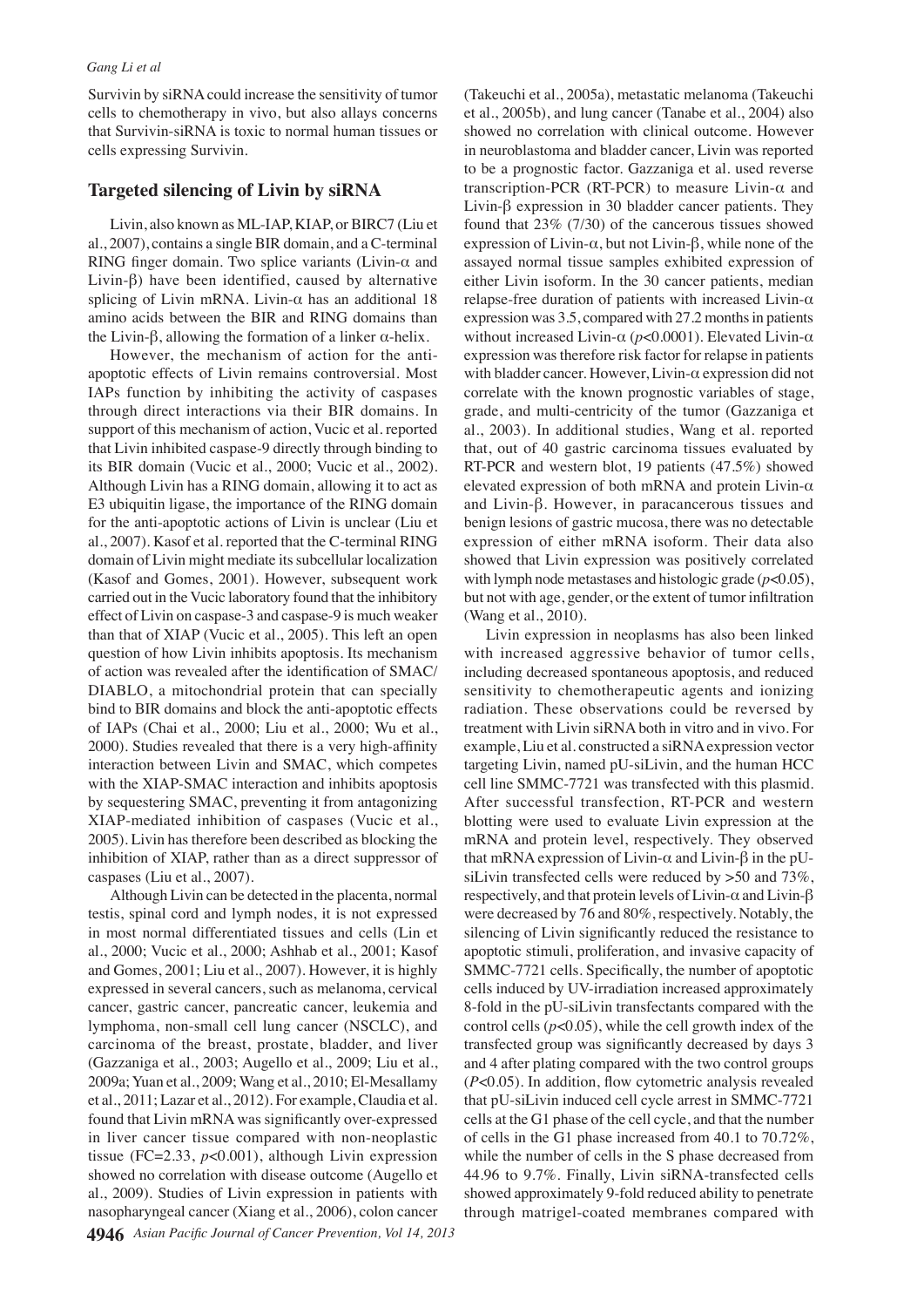control  $(P<0.05)$  (Liu et al., 2010).

In SGC-7901 gastric cancer cells, Wang et al. found a significantly decreased cell number at 72 and 96 h after plating in the siRNA-Livin transfected group compared with the negative control and parental cell group  $(p<0.01)$ . In addition, the spontaneous apoptotic rate was significantly increased in the transfected group  $(p<0.05)$ . When the sensitivity of these cells to 5-fluorouracil and  $Cisplatin$  was tested, MTT assays revealed that the siRNA-Livin transfectants were more sensitive to cytotoxic drugs than the negative control group. The number of apoptotic cells induced by 5-fluorouracil and cisplatin in the transfected group was 2.5-3-fold elevated compared with control  $(p<0.001)$  (Wang et al., 2010). Similar data were reported after down-regulation of Livin by siRNA in NSCLC (Crnkovic-Mertens et al., 2006; Yuan et al., 2009), neuroblastom (Dasgupta et al., 2010), malignant melanoma LiBr (Wang et al., 2007), human Bladder Cancer T24 (Yang et al., 2010), human glioma (Yuan et al., 2012) and colon cancer cell lines (Oh et al., 2011). Specific siRNA targeting of Livin can therefore increase spontaneous apoptosis, and the sensitivity of tumor cells to chemotherapy in vitro. In a xenograft model, Oh et al. reported that siRNA targeting of Livin could significantly decrease the tumor volume. After palpable tumors had been created by injection of Viable HCT116 colon cancer cells  $(2.0 \times \text{in } 100 \mu L$  PBS) into the right flank of 4-week-old male nude mice, tumors were treated weekly for 4 weeks by direct intra-tumoral injection with varying doses  $(10, 20, \text{ or } 50 \text{ µmol/L})$  of siRNA manufactured with atelocollagen to achieve effective delivery (Oh et al., 2011). The mean tumor volume was significantly decreased in the group treated with siRNA compared with the control group in a dose-dependent fashion. There were no significant alterations in body weight in the siRNAtreated group, and no toxic reaction was detected in the kidney, liver, or brain of the mice.

## Targeted silencing of c-IAPs and other members of IAP family by siRNA

Cellular IAP1 and IAP2 (c-IAP1 and c-IAP2) are closely related (in terms of amino acid composition, structure, and function) members of the IAP family, consisting of three BIR domains at their N-terminii, one RING domain near the C-terminus, and a CARD (caspase activation recruitment) domain between the BIR and RING domains. Through binding to TNFR-associated  $factor-2$  (TRAF2),  $c$ -IAP1 and  $c$ -IAP2 directly interact with TNF- $\alpha$  signal transduction (Rothe et al., 1995). The c-IAPs inhibit TNF- $\alpha$ -induced apoptosis mainly via the TNF- $\alpha$  receptor-2, which is comprised of the "TNFR2-TRAF Signal Complex". Inhibition of this complex requires co-expression of TRAF1, TRAF2, and both c-IAPs, which activates NF- $\alpha$ B signaling. NF- $\alpha$ B is a transcription factor that inhibits the apoptotic response induced by TNF- $\alpha$  and other stimuli by blocking the activation of the initiator caspase, caspase-8 (Tartaglia and Goeddel, 1992b; Tartaglia and Goeddel, 1992a; Smith et al., 1994; Rothe et al., 1995; Wang et al., 1998). Varfolomeev et al. reported that c-IAP1 and c-IAP2 were

 *DOI:http://dx.doi.org/10.7314/APJCP.2013.14.9.4943 Targeted Silencing of Inhibitor of Apoptosis Proteins by siRNA* critical mediators of TNF- $\alpha$ -induced NF- $\alpha$ B activation, and found that the absence of both c-IAP1 and c-IAP2 sensitized cells to TNF- $\alpha$ -induced cell death (Varfolomeev et al., 2008).

 Bruce, also known as Appollon or BIRC6, is the largest member of the IAP family and was first identified in the mouse. It is a large, 530 kDa membrane-associated protein that contains a BIR domain at its N-terminus, and an E2 ubiquitination motif (Ubc) at its C-terminus (Hauser et al., 1998; Chen et al., 1999). Although Bruce is upregulated in certain cancers (such as gliomas) that are resistant to specific DNA-damaging agents, treatment with antisense oligonucleotides against Bruce (Chen et al., 1999) and Bruce-siRNA (Qiu et al., 2004) re-sensitized cells to the apoptosis induced by DNA-damaging agents, it remains unclear how Bruce inhibits apoptosis. Some studies have reported that Bruce acts downstream of Bcl-2/ Bcl-xl (Qiu et al., 2004; Ren et al., 2005), which inhibit the release of caspase activators from the mitochondria (Merry and Korsmeyer, 1997; Kroemer and Reed, 2000). It is therefore possible that Bruce, like other IAPs, inhibits caspases. Additional lines of evidence have revealed that Bruce gene silencing induces apoptosis by stabilizing p53, and activating caspase-3 (Ren et al., 2005; Lopergolo et al., 2009).

Neuronal apoptosis inhibitory protein (NAIP), previously linked to spinal muscular atrophy (SMA) (Kesari et al., 2005), Alzheimer's disease (Cotman, 1998), and Parkinson's disease (Hartmann et al., 2000), was the first member of the IAP family to be cloned (BIRC1) in 1995. NAIP is a 160 kDa protein that contains a cluster of three BIR domains at N-terminus, a central nucleotidebinding oligomerization domain (NOD), and a C-terminal leucine-rich repeat (LRR) domain (Davoodi et al., 2004). The NOD and LRR domains make NAIP unique among the IAPs, and suggest that NAIP activity is regulated differently from other members of the family (Davoodi et al., 2004). NAIP directly inhibits the cell death effector proteases, caspase-3 and caspase-7, through its BIR domains (Maier et al., 2002), and associates with the initiator caspase, caspase-9 to inhibit apoptosis.

 Inhibitor of apoptosis protein (IAP)-like protein-2  $(ILP-2)$ , also known as Ts-IAP or BIRC8, is the most recently identified member of the IAP family, and is closely related in sequence to ILP-1, or XIAP. Despite its high homology to ILP-1, ILP-2 is encoded by a distinct gene, and, under normal circumstances, is only expressed in the testis (Richter et al., 2001). In contrast to ILP-1, ILP-2 contains only one BIR domain at its N-terminal region, and a RING finger domain at its C-terminus. Although ILP-2 is structurally similar to ILP-1, ILP-2 has no protective effect on Fas or TNF- $\alpha$ -mediated apoptosis. Bettina et al. (Richter et al., 2001) reported that ILP-2 could potently inhibit apoptosis by stimulating over-expression of Bax to prevent cytochrome c release, and thus inhibit formation of the Apaf-1-caspase-9 holoenzyme, which induces the activation of the downstream effector caspase, caspase-3. ILP-2 therefore blocks the intrinsic apoptotic pathway, and represents a novel therapeutic target that would sensitize tumor cells to apoptosis when silenced.

Asian Pacific Journal of Cancer Prevention, Vol 14, 2013 4947 These members of the IAP family all have a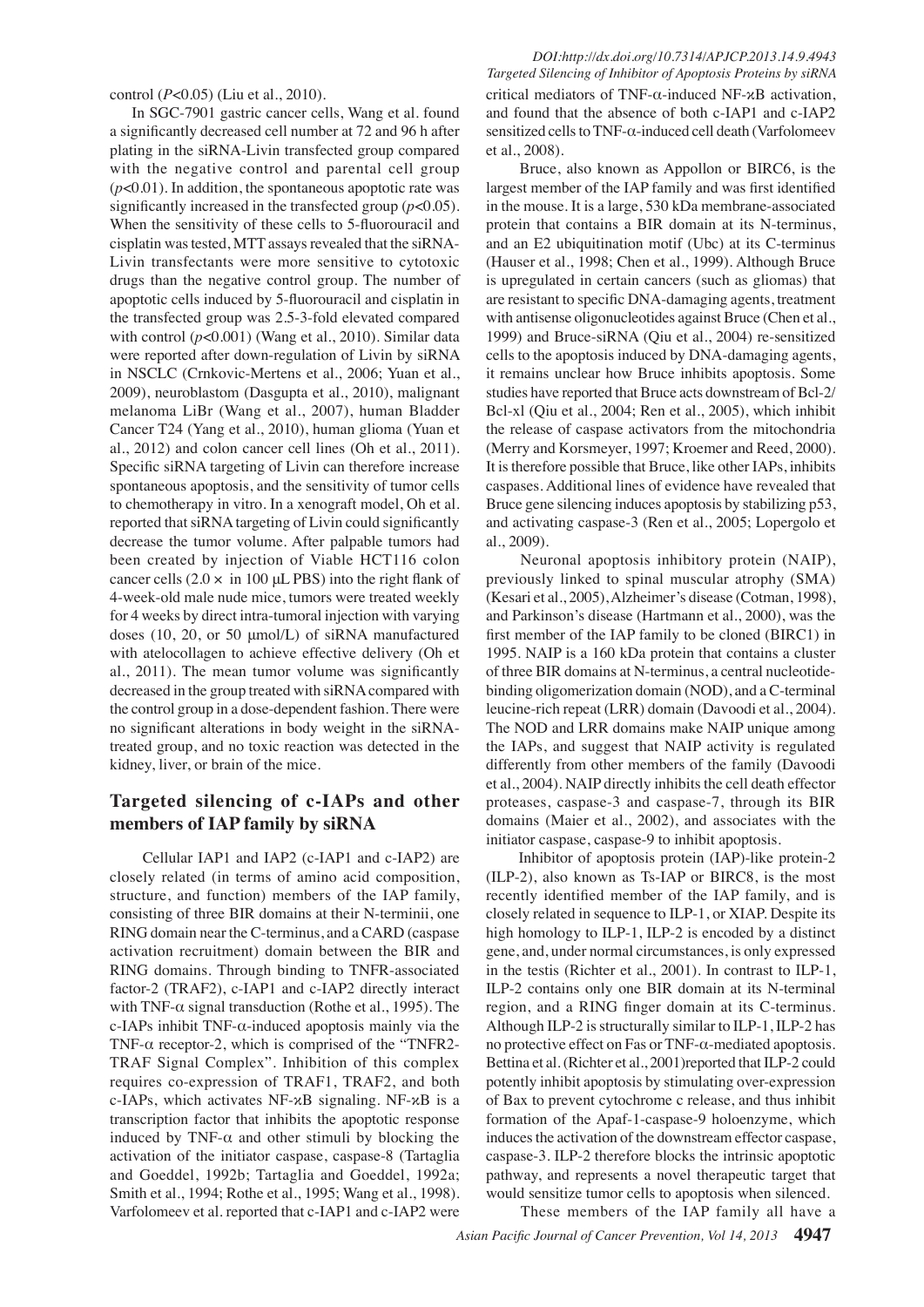documented association with malignancies, including squamous cell carcinoma, breast cancer, leukemia, colon cancer, prostate cancer, and hepatocellular carcinoma (Smith et al., 1994; Notarbartolo et al., 2002; Endo et al., 2004; Zender et al., 2006; Choi et al., 2007; Lopergolo et al., 2009). Endo et al. reported that NAIP is expressed in colon cancer, and that its expression is higher young patients compared with the elderly  $(p<0.05)$  (Endo et al., 2004). Ki et al. detected Bruce expression in patients with leukemia, and revealed that its over-expression was associated with resistance to chemotherapy and poor prognosis in childhood acute myeloid leukemia (Sung et al., 2007).

Some family members have been studied in additional cell lines. For example, Bruce has been silenced by siRNA in the human lung cancer cell line  $H460$  (p53+/+) (Ren et al., 2005), HeLa cells (Qiu et al., 2004; Chu et al., 2008), and HT-1080 cells (Chu et al.,  $2008$ ), leading to reduced resistance to apoptosis and sensitization of tumor cells to anti-tumor agents. Importantly, much of the research in to the newer IAP family members mentioned here (c-IAPs, Bruce, NAIP, and ILP-2) has been carried out in studying a combination with XIAP, Survivin or Livin, so understanding their independent roles in tumorigenesis requires additional studies.

## Co-expression of IAPs in Hepatocellular **Carcinoma**

Although previous reports have documented the expression of IAP family members, including XIAP, Survivin, Livin, and c-IAPs, in hepatocellular carcinoma, most studies focus on the expression of a single IAP and its significance in HCC. To better understand the family as a whole, Augello et al. set out to evaluate the expression of all IAP family members in human HCC. They found that the mRNA of NAIP, c-IAP1, c-IAP2, XIAP, Survivin, Bruce, and Livin were all expressed at detectable levels in each HCC case tested, and that only NAIP was expressed at a slightly lower level in cancerous tissue compared with non-neoplastic tissue (Augello et al., 2009). They concluded that Kupffer cells, which are abundant in non-neoplastic liver tissue, express NAIP, accounting for this unexpected observation. The significance of the elevated expression of IAP family members in HCC differs dramatically. For example, high Survivin mRNA levels significantly correlate with advanced tumor stage, high tumor grade and vascular invasion, while high c-IAP2 mRNA levels are significantly correlated with the absence of paraneoplastic capsules  $(p=0.02)$ . In contrast, high NAIP mRNA levels correlate with a pseudoglandular histotype  $(p=0.03)$ , but high XIAP expression correlates with significantly shorter overall patient survival. This research may therefore provide useful information to allow combination hepatocellular carcinoma siRNA therapy.

## **Conclusion and future directions**

**4948** Asian Pacific Journal of Cancer Prevention, Vol 14, 2013 It is now widely accepted that dysregulated apoptosis plays a major role in the development of cancer. The dysfunction of apoptotic pathways, and dysregulated

cellular proliferation, will ultimately lead to tumorigenesis. Although there are many different regulators or apoptosis that can render tumor cells resistant to apoptosis both in vivo and in vitro, the IAP family remains one of the most promising therapeutic candidates. Moreover, cancer cells that over-express IAP family members will become increasingly resistant to standard chemo- or radiotherapy based treatments. In this context, targeting IAPs by siRNA brings new potential for cancer treatment because of its verified association with enhancing the sensitivity of tumor cells to apoptosis, and reduced resistance to antitumor agents. The identification of IAPs in hepatocellular carcinoma tissue provides the foundation of siRNA as a HCC genetic therapy, while the subsequent siRNA targeting of IAPs in HCC presents a promising strategy for HCC research.

However, not all clinical samples from HCC patients test positive for a single IAP protein, and different members of the IAP family act via different mechanisms. Moreover, some members of the IAP family can interact, and/or have a coordinated mechanism of action. For instance, Claudia et al. reported that all measured IAPs (NAIP, c-IAP1, c-IAP2, XIAP, Survivin, Bruce and Livin) were expressed at detectable levels in liver cancer tissues (Augello et al., 2009). This may be an obstacle for HCC genetic therapy using single IAP-siRNA. However, one way of improving the effectiveness of siRNA as a HCC treatment may be to simultaneously block several members of IAP family in liver cancer tissues, which can be achieved by constructing siRNAs to directly target multiple IAP genes. It may tåherefore be necessary to construct an siRNA cocktail, which is a vector containing different siRNAs for specifically knocking down different members of the IAP family (Caldas et al., 2006).

Additionally, recent studies revealed that certain members of the IAP family are expressed in normal tissues, such as Survivin, Livin, and c-IAPs. Esposito et al. reported that c-IAP1 was important in the regulation of apoptosis in the normal pancreas, but that its role in the neoplastic pancreas depended on its sub-cellular localization (Esposito et al., 2007). This brings concerns over the use of siRNA against IAPs as a cancer therapy, since their use may be toxic to normal tissues expressing IAPs. Although the treatment of xenograft tumors in nude mice with siRNA revealed no obvious whole-body toxicity (Song et al., 2009; Oh et al., 2011), the potential effect of IAP-siRNAs on normal tissues remains unclear. However, tissue-specific targeted delivery of the siRNA may be helpful in potentially toxic effects of IAPsiRNAs in normal tissues. This is now possible, since the identification of polymerase II promoters, some of which have been tested clinically, and have been proven to be tissue-specific (Dickins et al., 2007; Giering et al., 2008). Polymerase II promoter-driven siRNA to silence HBV gene expression was proven to be an effective and safe therapeutic in transgenic HBV mice, while control mice receiving the same hairpin siRNA under the control of a U6 promoter died of liver toxicity. It may therefore be challenging to provide a more efficient delivery system in the future application of IAP-targeting siRNA in HCC, requiring more tumor-specific delivery mechanisms.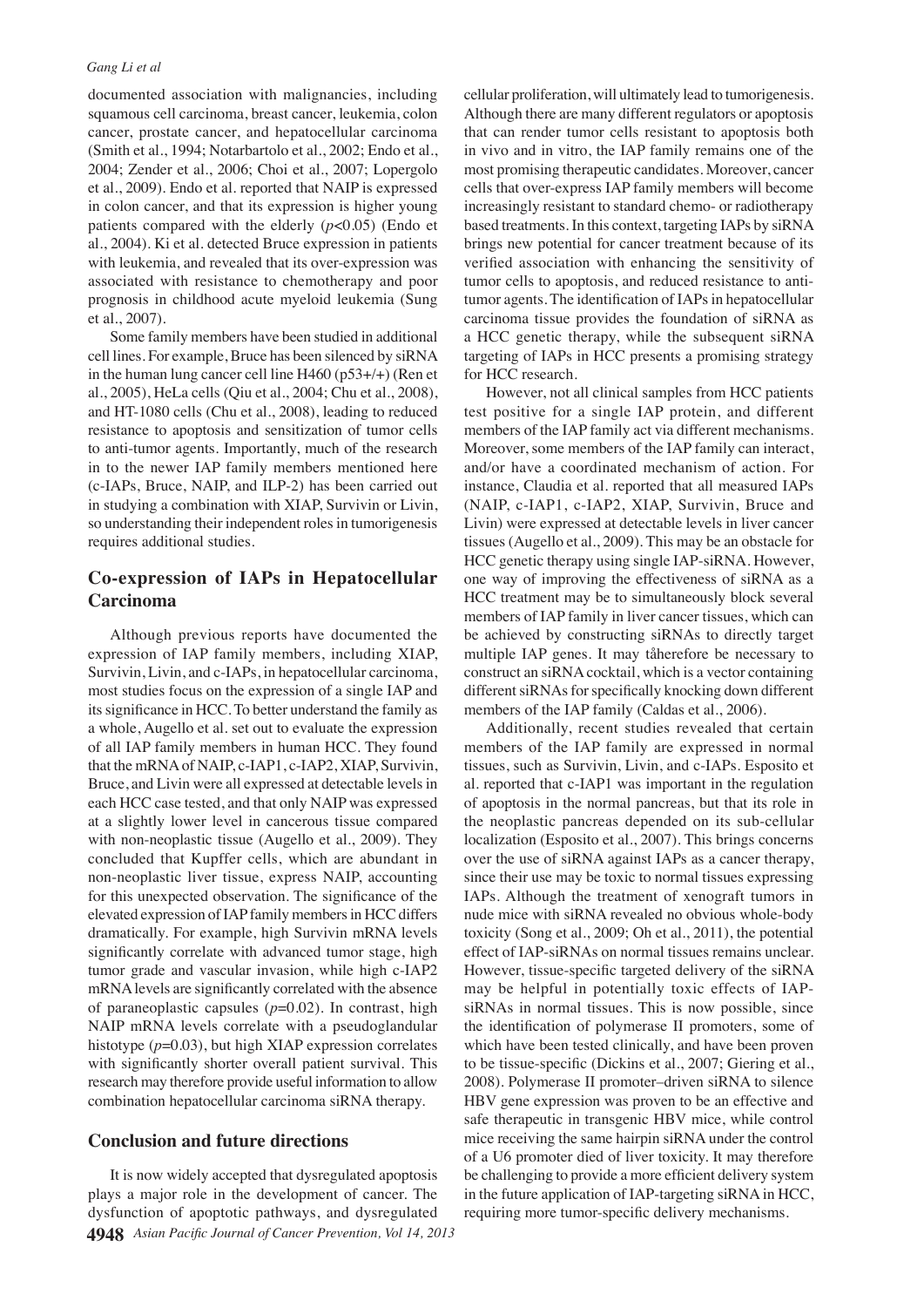Previous reports suggested that strategies using combination therapy with current modalities are likely to be the basis of future successful cancer therapy (Bhattacharyya and Lemoine, 2006). Expression of the IAP family is regulated by various stimuli. For example, growth factors, cytokines, hormones, anticancer agents, and kinases inhibitors can all regulate the expression of Survivin (Zhang et al., 2006). Specifically, the antiapoptotic properties of VEGF and IL-11 appear to mediate the induction of Survivin in endothelial cells (Li, 2003), since it has been shown that VEGF is strongly associated with the expression of Survivin in hepatocellular cancer (Zhu et al., 2005), and breast cancer (Ryan et al., 2006). Another reasonable strategy to facilitate the siRNA targeting of IAPs in HCC may therefore be to block the interaction of multiple stimuli and IAP members, either subsequently or simultaneously.

In conclusion, we believe there the clinical application of IAP-siRNA shows great potential for use as a hepatocellular carcinoma therapy. Improving the efficiency of siRNA transfection, the construction of a more tumor-specific siRNA delivery system, and the use of combination therapy are all likely to further enhance the potential of this therapeutic intervention.

## **Acknowledgements**

This research is supported by Natural Science Foundation from Shandong province Y2008C110.

#### **References**

- Akyurek N, Ren Y, Rassidakis GZ, Schlette EJ, Medeiros LJ (2006). Expression of inhibitor of apoptosis proteins in B-cell non-Hodgkin and Hodgkin lymphomas. Cancer, **107**
- Altieri DC (2003). Survivin in apoptosis control and cell cycle regulation in cancer. *Prog Cell Cycle Res*, **5**, 447-52.
- Ashhab Y, Alian A, Polliack A, Panet A, Ben Yehuda D (2001). Two splicing variants of a new inhibitor of apoptosis gene with different biological properties and tissue distribution pattern. *FEBS Lett*, **495**, 56-60.
- Augello C, Caruso L, Maggioni M, et al (2009). Inhibitors of apoptosis proteins (IAPs) expression and their prognostic significance in hepatocellular carcinoma. BMC Cancer, **9**
- Bernstein E, Caudy AA, Hammond SM, Hannon GJ (2001). Role for a bidentate ribonuclease in the initiation step of RNA interference. *Nature*, **409**, 363-6.
- Bhattacharyya M, Lemoine NR (2006). Gene therapy developments for pancreatic cancer. *Best Pract Res Clin Gastroenterol*,
- Bilim V, Yuuki K, Itoi T, et al (2008). Double inhibition of XIAP and Bcl-2 axis is beneficial for retrieving sensitivity of renal cell cancer to apoptosis. Br J Cancer, 98, 941-9.
- Bosch FX, Ribes J, Diaz M, Cleries R (2004). Primary liver cancer: worldwide incidence and trends. *Gastroenterology*, 127, S5-16.
- Buneker CK, Yu R, Deedigan L, Mohr A, Zwacka RM (2012). IFN-gamma combined with targeting of XIAP leads to increased apoptosis-sensitisation of TRAIL resistant pancreatic carcinoma cells. *Cancer Lett*, 316, 168-77.
- Caldas H, Holloway MP, Hall BM, Qualman SJ, Altura RA
- *Targeted Silencing of Inhibitor of Apoptosis Proteins by siRNA* (2006). Survivin-directed RNA interference cocktail is a potent suppressor of tumour growth in vivo. *J Med Genet*, **43**
- Capalbo G, Rodel C, Stauber RH, et al (2007). The role of survivin for radiation therapy. Prognostic and predictive factor and therapeutic target. *Strahlenther Onkol*, 183, 593-9.
- Chai J, Du C, Wu JW, et al (2000). Structural and biochemical basis of apoptotic activation by Smac/DIABLO. Nature, **406**
- Chai J, Shiozaki E, Srinivasula SM, et al (2001). Structural basis of caspase-7 inhibition by XIAP. Cell, 104, 769-80.
- Chang H (2007). RNAi-mediated knockdown of target genes: a promising strategy for pancreatic cancer research. Cancer Gene Ther, 14, 677-85.
- Che Y, Ye F, Xu R, et al (2012). Co-expression of XIAP and cyclin D1 complex correlates with a poor prognosis in patients with hepatocellular carcinoma. Am J Pathol, 180, 1798-807.
- Chen J, Xiao XQ, Deng CM, Su XS, Li GY (2006). Downregulation of xIAP expression by small interfering RNA inhibits cellular viability and increases chemosensitivity to methotrexate in human hepatoma cell line HepG2. J Chemother, 18, 525-31.
- Chen Z, Naito M, Hori S, et al (1999). A human IAP-family gene, apollon, expressed in human brain cancer cells. *Biochem* Biophys Res Commun, 264, 847-54.
- Choi J, Hwang YK, Choi YJ, et al (2007). Neuronal apoptosis inhibitory protein is overexpressed in patients with unfavorable prognostic factors in breast cancer. J Korean Med Sci, 22, S17-23.
- Chu L, Gu J, Sun L, et al (2008). Oncolytic adenovirus-mediated shRNA against Apollon inhibits tumor cell growth and enhances antitumor effect of 5-fluorouracil. Gene Ther, **15**
- Cillessen SA, Reed JC, Welsh K, et al (2008). Small-molecule XIAP antagonist restores caspase-9 mediated apoptosis in XIAP-positive diffuse large B-cell lymphoma cells. Blood, **111**, 369-75.
- Cotman CW (1998). Apoptosis decision cascades and neuronal degeneration in Alzheimer's disease. Neurobiol Aging, 19, S29-32.
- Couzin J (2002). Breakthrough of the year. Small RNAs make big splash. *Science*, **298**, 2296-7.
- Crnkovic-Mertens I, Muley T, Meister M, et al (2006). The anti-apoptotic livin gene is an important determinant for the apoptotic resistance of non-small cell lung cancer cells. *Lung Cancer*, 54, 135-42.
- Crook NE, Clem RJ, Miller LK (1993). An apoptosis-inhibiting baculovirus gene with a zinc finger-like motif. *J Virol*, **67**, 2168-74.
- Cryns V, Yuan J (1998). Proteases to die for. Genes Dev, 12, 1551-70.
- Dasgupta A, Alvarado CS, Xu Z, Findley HW (2010). Expression and functional role of inhibitor-of-apoptosis protein livin (BIRC7) in neuroblastoma. *Biochem Biophys Res Commun*, **400**, 53-9.
- Davoodi J, Lin L, Kelly J, Liston P, MacKenzie AE (2004). Neuronal apoptosis-inhibitory protein does not interact with Smac and requires ATP to bind caspase-9. *J Biol Chem*, 279.40622-8.
- Dickins RA, McJunkin K, Hernando E, et al (2007). Tissuespecific and reversible RNA interference in transgenic mice. *Nat Genet*, **39**
- Eckelman BP, Salvesen GS, Scott FL (2006). Human inhibitor of apoptosis proteins: why XIAP is the black sheep of the family. *EMBO Rep*, **7**, 988-94.
- El-Mesallamy HO, Hegab HM, Kamal AM (2011). Expression of inhibitor of apoptosis protein (IAP) livin/BIRC7 in acute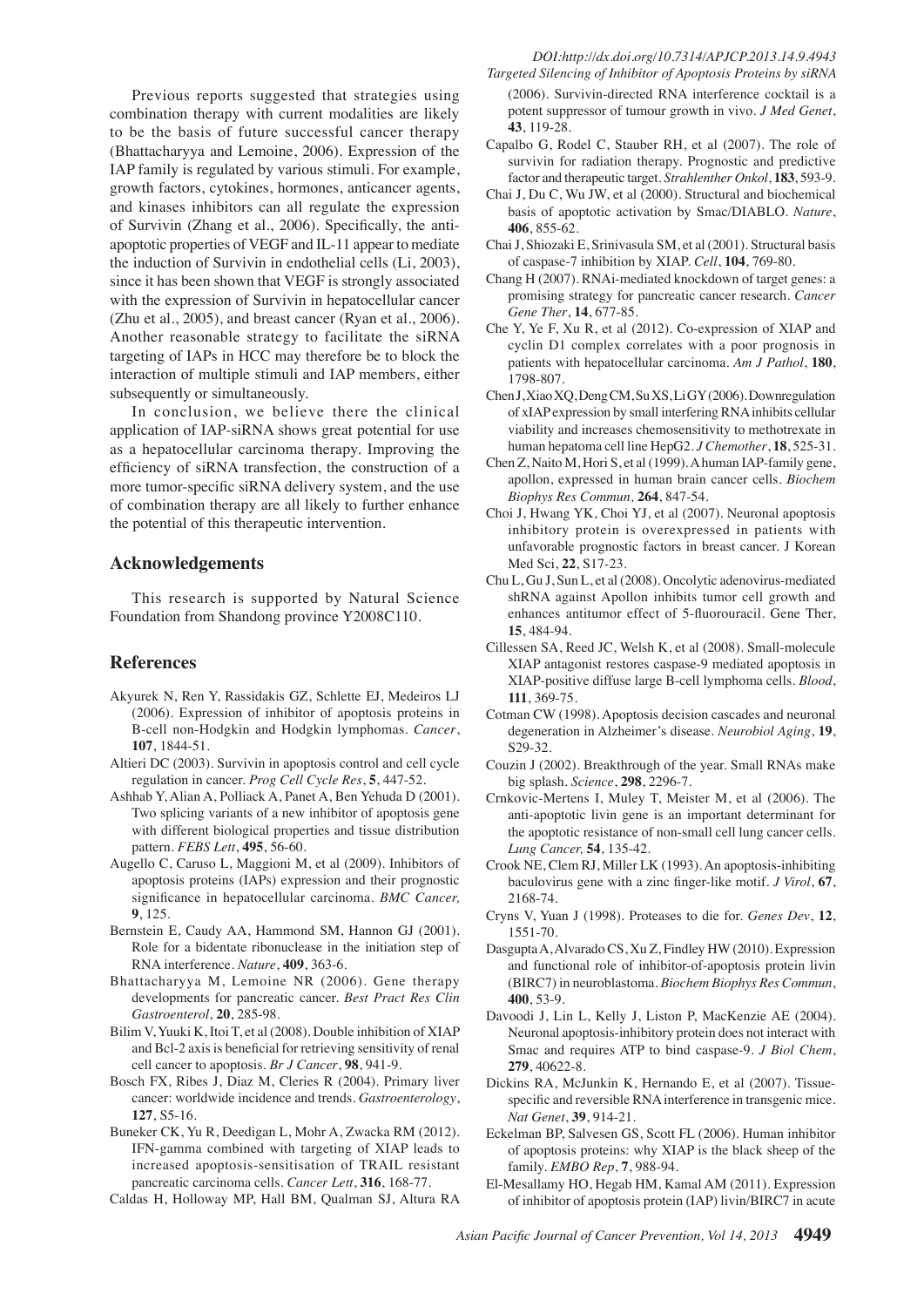leukemia in adults: correlation with prognostic factors and outcome. Leuk Res, 35, 1616-22.

- Endo T, Abe S, Seidlar HB, et al (2004). Expression of IAP family proteins in colon cancers from patients with different age groups. Cancer Immunol Immunother, 53, 770-6.
- Esposito I, Kleeff J, Abiatari I, et al (2007). Overexpression of cellular inhibitor of apoptosis protein 2 is an early event in the progression of pancreatic cancer. J Clin Pathol, 60, 885-95.
- Fabregat I (2009). Dysregulation of apoptosis in hepatocellular carcinoma cells. World J Gastroenterol, 15, 513-20.
- Fuessel S, Herrmann J, Ning S, et al (2006). Chemosensitization of bladder cancer cells by survivin-directed antisense oligodeoxynucleotides and siRNA. Cancer Lett, 232, 243-54.
- Gazzaniga P, Gradilone A, Giuliani L, et al (2003). Expression and prognostic significance of LIVIN, SURVIVIN and other apoptosis-related genes in the progression of superficial bladder cancer. Ann Oncol, 14, 85-90.
- Ge QX, Li YY, Nie YQ, Zuo WG, Du YL (2013). Expression of survivin and its four splice variants in colorectal cancer and its clinical significances. Med Oncol, 30, 535.
- Giagkousiklidis S, Vellanki SH, Debatin KM, Fulda S (2007). Sensitization of pancreatic carcinoma cells for gammairradiation-induced apoptosis by XIAP inhibition. Oncogene,  $26.7006 - 16.$
- Giering JC, Grimm D, Storm TA, Kay MA (2008). Expression of shRNA from a tissue-specific pol II promoter is an effective and safe RNAi therapeutic. Mol Ther, 16, 1630-6.
- Hartmann A, Hunot S, Michel PP, et al (2000). Caspase-3: A vulnerability factor and final effector in apoptotic death of dopaminergic neurons in Parkinson's disease. Proc Natl Acad Sci U S A, 97, 2875-80.
- Hatano M, Mizuno M, Yoshida J (2004). Enhancement of C2ceramide antitumor activity by small interfering RNA on X chromosome-linked inhibitor of apoptosis protein in resistant human glioma cells. J Neurosurg, 101, 119-27.
- Hauser HP, Bardroff M, Pyrowolakis G, Jentsch S (1998). A giant ubiquitin-conjugating enzyme related to IAP apoptosis inhibitors. J Cell Biol, 141, 1415-22.
- Hiscutt EL, Hill DS, Martin S, et al (2010). Targeting X-linked inhibitor of apoptosis protein to increase the efficacy of endoplasmic reticulum stress-induced apoptosis for melanoma therapy. J Invest Dermatol, 130, 2250-8.
- Huang Y, Park YC, Rich RL, et al (2001). Structural basis of caspase inhibition by XIAP: differential roles of the linker versus the BIR domain. Cell, 104, 781-90.
- Hung CS, Lin SF, Liu HH, et al (2012). Survivin-mediated therapeutic efficacy of gemcitabine through glucoseregulated protein 78 in hepatocellular carcinoma. Ann Surg Oncol. 19, 2744-52.
- Izquierdo M (2005). Short interfering RNAs as a tool for cancer gene therapy. Cancer Gene Ther, 12, 217-27.
- Karagiannis TC, El-Osta A (2005). RNA interference and potential therapeutic applications of short interfering RNAs. Cancer Gene Ther, 12, 787-95.
- Kasof GM, Gomes BC (2001). Livin, a novel inhibitor of apoptosis protein family member. J Biol Chem, 276, 3238-46.
- Kempkensteffen C, Fritzsche FR, Johannsen M, et al (2009). Down-regulation of the pro-apoptotic XIAP associated factor-1 (XAF1) during progression of clear-cell renal cancer. BMC Cancer. 9, 276.
- Kesari A, Misra UK, Kalita J, et al (2005). Study of survival of motor neuron (SMN) and neuronal apoptosis inhibitory protein (NAIP) gene deletions in SMA patients. *J Neurol*, 252, 667-71.
- 4950 Asian Pacific Journal of Cancer Prevention, Vol 14, 2013
- Kroemer G, Reed JC (2000). Mitochondrial control of cell death. Nat Med, 6, 513-9.
- LaCasse EC, Mahoney DJ, Cheung HH, et al (2008). IAPtargeted therapies for cancer. Oncogene, 27, 6252-75.
- Lazar I, Perlman R, Lotem M, et al (2012). The clinical effect of the inhibitor of apopotosis protein livin in melanoma. Oncology, 82, 197-204.
- Li F (2003). Survivin study: what is the next wave? J Cell Physiol, 197, 8-29.
- Li F (2005). Role of survivin and its splice variants in tumorigenesis. Br J Cancer, 92, 212-6.
- Li SX, Chai L, Cai ZG, et al (2012). Expression of survivin and caspase 3 in oral squamous cell carcinoma and peritumoral tissue. Asian Pac J Cancer Prev, 13, 5027-31.
- Lima RT, Martins LM, Guimaraes JE, Sambade C, Vasconcelos MH (2004). Specific downregulation of bcl-2 and xIAP by RNAi enhances the effects of chemotherapeutic agents in MCF-7 human breast cancer cells. Cancer Gene Ther, 11, 309-16.
- Lin JH, Deng G, Huang Q, Morser J (2000). KIAP, a novel member of the inhibitor of apoptosis protein family. Biochem Biophys Res Commun, 279, 820-31.
- Liu B, Han M, Wen JK, Wang L (2007). Livin/ML-IAP as a new target for cancer treatment. Cancer Lett, 250, 168-76.
- Liu H, Wang S, Sun H, et al (2010). Inhibition of tumorigenesis and invasion of hepatocellular carcinoma by siRNAmediated silencing of the livin gene. Mol Med Rep, 3, 903-7.
- Liu HB, Kong CZ, Zeng Y, et al (2009a). Livin may serve as a marker for prognosis of bladder cancer relapse and a target of bladder cancer treatment. Urol Oncol, 27, 277-83.
- Liu W, Zhu F, Jiang Y, et al (2013). siRNA targeting survivin inhibits the growth and enhances the chemosensitivity of hepatocellular carcinoma cells. Oncol Rep, 29, 1183-8.
- Liu WS, Yan HJ, Qin RY, et al (2009b). siRNA directed against survivin enhances pancreatic cancer cell gemcitabine chemosensitivity. Dig Dis Sci, 54, 89-96.
- Liu Z, Sun C, Olejniczak ET, et al (2000). Structural basis for binding of Smac/DIABLO to the XIAP BIR3 domain. Nature, 408, 1004-8.
- Llovet JM, Bruix J (2008). Novel advancements in the management of hepatocellular carcinoma in 2008. J Hepatol, 48. S20-37.
- Lopergolo A, Pennati M, Gandellini P, et al (2009). Apollon gene silencing induces apoptosis in breast cancer cells through p53 stabilisation and caspase-3 activation. Br J Cancer, 100, 739-46.
- Ma JJ, Chen BL, Xin XY (2009). XIAP gene downregulation by small interfering RNA inhibits proliferation, induces apoptosis, reverses the cisplatin resistance of ovarian carcinoma. Eur J Obstet Gynecol Reprod Biol, 146, 222-6.
- Maier JK, Lahoua Z, Gendron NH, et al (2002). The neuronal apoptosis inhibitory protein is a direct inhibitor of caspases 3 and 7. J Neurosci, 22, 2035-43.
- Mansouri A, Zhang Q, Ridgway LD, Tian L, Claret FX (2003). Cisplatin resistance in an ovarian carcinoma is associated with a defect in programmed cell death control through XIAP regulation. Oncol Res, 13, 399-404.
- Merry DE, Korsmeyer SJ (1997). Bcl-2 gene family in the nervous system. Annu Rev Neurosci, 20, 245-67.
- Notarbartolo M, Cervello M, Dusonchet L, D'Alessandro N (2002). NAIP-deltaEx10-11: a novel splice variant of the apoptosis inhibitor NAIP differently expressed in drugsensitive and multidrug-resistant HL60 leukemia cells. Leuk Res. 26, 857-62.
- Notarbartolo M, Cervello M, Giannitrapani L, et al (2004). Expression of IAPs and alternative splice variants in hepatocellular carcinoma tissues and cells. Ann N Y Acad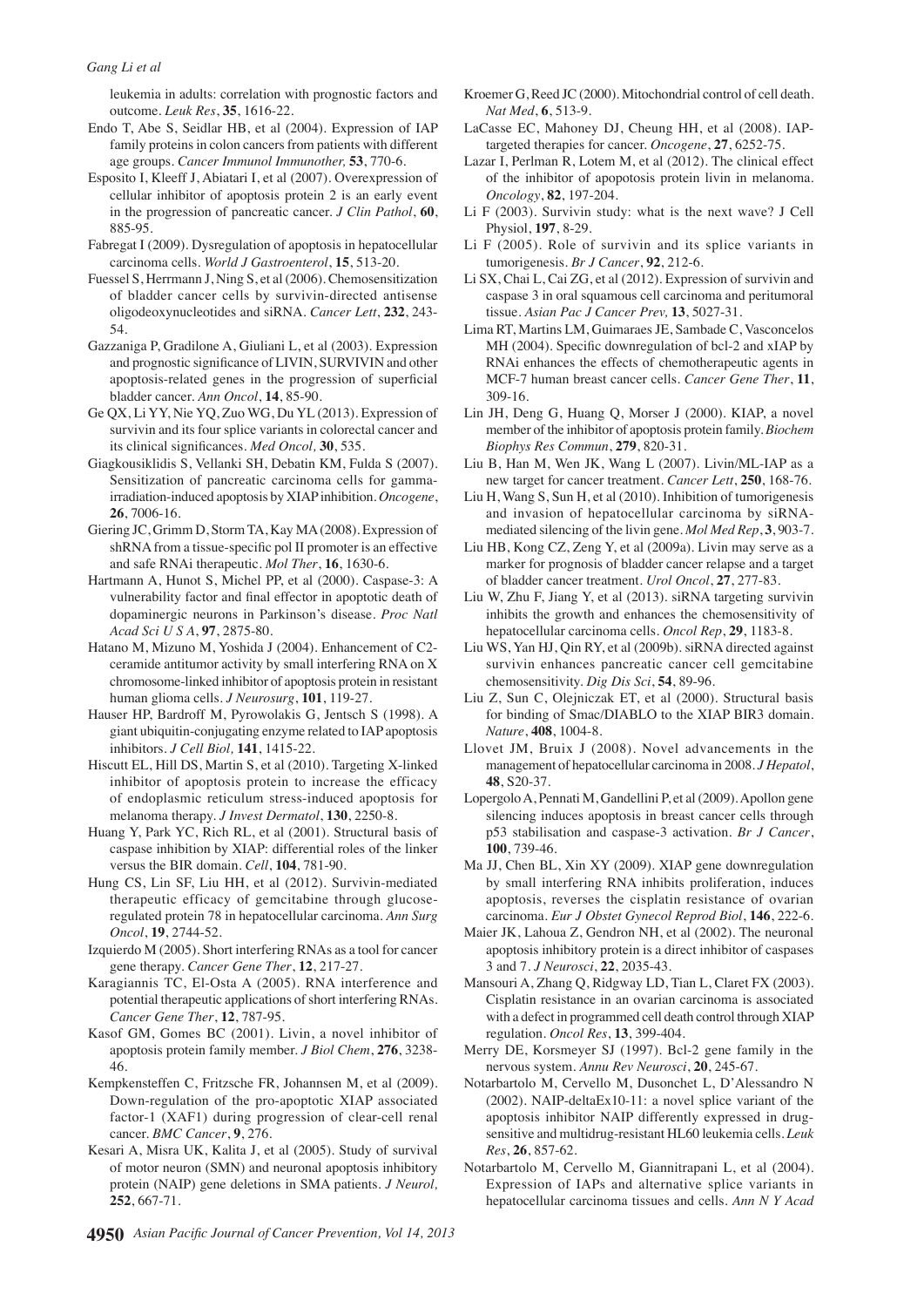#### DOI:http://dx.doi.org/10.7314/APJCP.2013.14.9.4943 Targeted Silencing of Inhibitor of Apoptosis Proteins by siRNA

Sci, 1028, 289-93.

- Oh BY, Lee RA, Kim KH (2011). siRNA targeting Livin decreases tumor in a xenograft model for colon cancer. World J Gastroenterol, 17, 2563-71.
- Qiu XB, Markant SL, Yuan J, Goldberg AL (2004). Nrdp1mediated degradation of the gigantic IAP, BRUCE, is a novel pathway for triggering apoptosis. EMBO J, 23, 800-10.
- Ramp U, Krieg T, Caliskan E, et al (2004). XIAP expression is an independent prognostic marker in clear-cell renal carcinomas. Hum Pathol, 35, 1022-8.
- Ren J, Shi M, Liu R, et al (2005). The Birc6 (Bruce) gene regulates p53 and the mitochondrial pathway of apoptosis and is essential for mouse embryonic development. Proc Natl Acad Sci U S A, 102, 565-70.
- Richter BW, Mir SS, Eiben LJ, et al (2001). Molecular cloning of ILP-2, a novel member of the inhibitor of apoptosis protein family. Mol Cell Biol, 21, 4292-301.
- Rothe M, Pan MG, Henzel WJ, Ayres TM, Goeddel DV (1995). The TNFR2-TRAF signaling complex contains two novel proteins related to baculoviral inhibitor of apoptosis proteins. Cell, 83, 1243-52.
- Ruckert F, Samm N, Lehner AK, et al (2010). Simultaneous gene silencing of Bcl-2, XIAP and Survivin re-sensitizes pancreatic cancer cells towards apoptosis. BMC Cancer, 10, 379.
- Ryan BM, Konecny GE, Kahlert S, et al (2006). Survivin expression in breast cancer predicts clinical outcome and is associated with HER2, VEGF, urokinase plasminogen activator and PAI-1. Ann Oncol, 17, 597-604.
- Salvesen GS, Duckett CS (2002). IAP proteins: blocking the road to death's door. Nat Rev Mol Cell Biol, 3, 401-10.
- Shankar P, Manjunath N, Lieberman J (2005). The prospect of silencing disease using RNA interference. JAMA, 293, 1367-73.
- Shi Y (2002). Mechanisms of caspase activation and inhibition during apoptosis. Mol Cell, 9, 459-70.
- Shi YH, Ding WX, Zhou J, et al (2008). Expression of X-linked inhibitor-of-apoptosis protein in hepatocellular carcinoma promotes metastasis and tumor recurrence. Hepatology, 48, 497-507.
- Shiozaki EN, Chai J, Rigotti DJ, et al (2003). Mechanism of XIAP-mediated inhibition of caspase-9. Mol Cell, 11, 519-27.
- Shiraki K, Sugimoto K, Yamanaka Y, et al (2003). Overexpression of X-linked inhibitor of apoptosis in human hepatocellular carcinoma. Int J Mol Med, 12, 705-8.
- Shrikhande SV, Kleeff J, Kayed H, et al (2006). Silencing of X-linked inhibitor of apoptosis (XIAP) decreases gemcitabine resistance of pancreatic cancer cells. Anticancer Res, 26, 3265-73.
- Smith CA, Farrah T, Goodwin RG (1994). The TNF receptor superfamily of cellular and viral proteins: activation, costimulation, death. Cell, 76, 959-62.
- Song X, Wang JB, Yin DL, et al (2009). Down-regulation of lung resistance related protein by RNA interference targeting survivin induces the reversal of chemoresistances in hepatocellular carcinoma. Chin Med J (Engl), 122, 2636-42.
- Sprenger T, Rodel F, Beissbarth T, et al (2011). Failure of downregulation of survivin following neoadjuvant radiochemotherapy in rectal cancer is associated with distant metastases and shortened survival. Clin Cancer Res, 17, 1623-31.
- Srinivasula SM, Hegde R, Saleh A, et al (2001). A conserved XIAP-interaction motif in caspase-9 and Smac/DIABLO regulates caspase activity and apoptosis. Nature, 410, 112-6.
- Sung KW, Choi J, Hwang YK, et al (2007). Overexpression of Apollon, an antiapoptotic protein, is associated with poor
- prognosis in childhood de novo acute myeloid leukemia. Clin Cancer Res, 13, 5109-14.
- Takashima H, Nakajima T, Moriguchi M, et al (2005). In vivo expression patterns of survivin and its splicing variants in chronic liver disease and hepatocellular carcinoma. Liver Int. 25, 77-84.
- Takeuchi H, Kim J, Fujimoto A, et al (2005a). X-Linked inhibitor of apoptosis protein expression level in colorectal cancer is regulated by hepatocyte growth factor/C-met pathway via Akt signaling. Clin Cancer Res, 11, 7621-8.
- Takeuchi H, Morton DL, Elashoff D, Hoon DS (2005b). Survivin expression by metastatic melanoma predicts poor disease outcome in patients receiving adjuvant polyvalent vaccine. Int J Cancer, 117, 1032-8.
- Tanabe H, Yagihashi A, Tsuji N, et al (2004). Expression of survivin mRNA and livin mRNA in non-small-cell lung cancer. Lung Cancer, 46, 299-304.
- Tartaglia LA, Goeddel DV (1992a). Tumor necrosis factor receptor signaling. A dominant negative mutation suppresses the activation of the 55-kDa tumor necrosis factor receptor. J Biol Chem, 267, 4304-7.
- Tartaglia LA, Goeddel DV (1992b). Two TNF receptors. Immunol Today, 13, 151-3.
- Thornberry NA, Lazebnik Y (1998). Caspases: enemies within. Science, 281, 1312-6.
- Varfolomeev E, Goncharov T, Fedorova AV, et al (2008). c-IAP1 and c-IAP2 are critical mediators of tumor necrosis factor alpha (TNFalpha)-induced NF-kappaB activation. J Biol Chem, 283, 24295-9.
- Vucic D, Deshayes K, Ackerly H, et al (2002). SMAC negatively regulates the anti-apoptotic activity of melanoma inhibitor of apoptosis (ML-IAP). J Biol Chem, 277, 12275-9.
- Vucic D, Fairbrother WJ (2007). The inhibitor of apoptosis proteins as therapeutic targets in cancer. Clin Cancer Res, 13, 5995-6000.
- Vucic D, Franklin MC, Wallweber HJ, et al (2005). Engineering ML-IAP to produce an extraordinarily potent caspase 9 inhibitor: implications for Smac-dependent anti-apoptotic activity of ML-IAP. Biochem J, 385, 11-20.
- Vucic D, Stennicke HR, Pisabarro MT, Salvesen GS, Dixit VM (2000). ML-IAP, a novel inhibitor of apoptosis that is preferentially expressed in human melanomas. Curr Biol, 10, 1359-66.
- Wang CY, Mayo MW, Korneluk RG, Goeddel DV, Baldwin AS, Jr. (1998). NF-kappaB antiapoptosis: induction of TRAF1 and TRAF2 and c-IAP1 and c-IAP2 to suppress caspase-8 activation. Science, 281, 1680-3.
- Wang H, Tan SS, Wang XY, et al (2007). Silencing livin gene by siRNA leads to apoptosis induction, cell cycle arrest, proliferation inhibition in malignant melanoma LiBr cells. Acta Pharmacol Sin, 28, 1968-74.
- Wang S, Bai L, Lu J, et al (2012). Targeting inhibitors of apoptosis proteins (IAPs) for new breast cancer therapeutics. J Mammary Gland Biol Neoplasia, 17, 217-28.
- Wang TS, Ding QQ, Guo RH, et al (2010). Expression of livin in gastric cancer and induction of apoptosis in SGC-7901 cells by shRNA-mediated silencing of livin gene. Biomed Pharmacother, 64, 333-8.
- Wei W, Wanjun L, Hui S, et al (2013). miR-203 inhibits proliferation of HCC cells by targeting survivin. Cell Biochem Funct, 31, 82-5.
- Wei Y, Fan T, Yu M (2008). Inhibitor of apoptosis proteins and apoptosis. Acta Biochim Biophys Sin (Shanghai), 40, 278-88.
- Wong LL (2002). Current status of liver transplantation for hepatocellular cancer. Am J Surg, 183, 309-16.
- Wu G, Chai J, Suber TL, et al (2000). Structural basis of IAP recognition by Smac/DIABLO. Nature, 408, 1008-12.